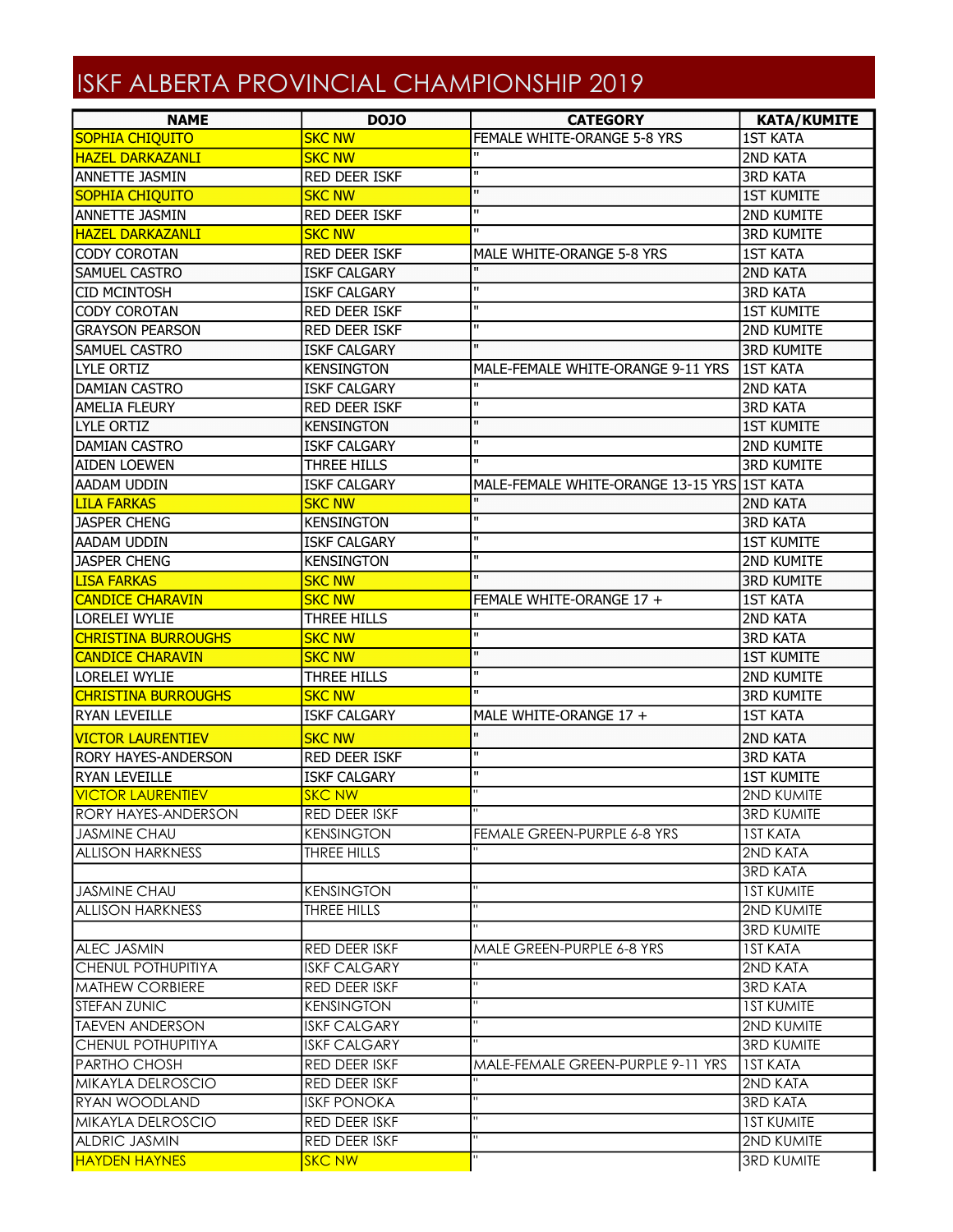| <b>SKC NW</b><br>2ND KATA<br>$\overline{\mathbf{u}}$<br>THREE HILLS<br><b>3RD KATA</b><br>$\blacksquare$<br><b>ANNA BENIDICT</b><br><b>ISKF CALGARY</b><br><b>IST KUMITE</b><br>$\mathbf{H}$<br>2ND KUMITE<br><b>SKC NW</b><br>$\mathbf{H}$<br><b>3RD KUMITE</b><br>THREE HILLS<br><b>KENSINGTON</b><br><b>IST KATA</b><br>MALE GREEN-PURPLE 12-15 YRS<br><b>JEREMY CABRERA</b><br><b>KENSINGTON</b><br>2ND KATA<br>THREE HILLS<br><b>3RD KATA</b><br>$\mathbf{H}$<br><b>IST KUMITE</b><br><b>KENSINGTON</b><br>$\mathbf H$<br><b>KENSINGTON</b><br>2ND KUMITE<br>$\mathbf{H}$<br><b>3RD KUMITE</b><br><b>SKC NW</b><br>THREE HILLS<br><b>IST KATA</b><br>FEMALE GREEN-PURPLE 17 +<br><b>SKC NW</b><br>2ND KATA<br>$\mathbf{H}$<br><b>3RD KATA</b><br>$\mathbf{H}$<br>THREE HILLS<br><b>IST KUMITE</b><br>$\mathbf{H}$<br><b>SKC NW</b><br>2ND KUMITE<br><b>3RD KUMITE</b><br>MELVISH PRASAD<br><b>ISKF CALGARY</b><br><b>IST KATA</b><br>MALE GREEN-PURPLE 17 +<br>π<br><b>SERGEY KISELEV</b><br><b>SKC NW</b><br>2ND KATA<br>$\mathbf{H}$<br><b>AUSTIN SCHUMACHER</b><br><b>3RD KATA</b><br>RED DEER ISKF<br>$\mathbf{H}$<br><b>AUSTIN SCHUMACHER</b><br>RED DEER ISKF<br><b>IST KUMITE</b><br>$\mathbf{H}$<br>MELVISH PRASAD<br><b>ISKF CALGARY</b><br>2ND KUMITE<br><b>SERGEY KISELEV</b><br><b>SKC NW</b><br><b>3RD KUMITE</b><br>FEMALE BROWN 7-11 YRS<br><b>IST KATA</b><br><b>RINA SAITO</b><br><b>SKC NW</b><br>2ND KATA<br>LARA ROSSI<br><b>KOKORO</b><br>$\mathbf{H}$<br><b>KATELYN CHAU</b><br><b>KENSINGTON</b><br><b>3RD KATA</b><br>$\mathbf{H}$<br><b>RINA SAITO</b><br><b>SKC NW</b><br><b>IST KUMITE</b><br>$\blacksquare$<br><b>LARA ROSSI</b><br>2ND KUMITE<br>KOKORO<br>$\blacksquare$<br><b>KAYELYN CHAU</b><br><b>KENSINGTON</b><br><b>3RD KUMITE</b><br><b>MAREK CORBIERE</b><br><b>RED DEER ISKF</b><br>MALE BROWN 7-11 YRS<br><b>IST KATA</b><br>π<br><b>CHENUL POTHUPITIYA</b><br><b>ISKF CALGARY</b><br>2ND KATA<br>$\mathbf{H}$<br><b>MICAH PEARSON</b><br>RED DEER ISKF<br><b>3RD KATA</b><br>$\mathbf{H}$<br><b>MAREK CORBIERE</b><br><b>IST KUMITE</b><br>RED DEER ISKF<br>$\mathbf{H}$<br>RED DEER ISKF<br><b>2ND KUMITE</b><br>JENNA RIMKUS<br>FEMALE BROWN 12-15 YRS<br><b>KENSINGTON</b><br><b>IST KATA</b><br>2ND KATA<br><b>AUDREY DI-PERNO</b><br><b>SKC NW</b><br>п<br><b>SKC NW</b><br><b>ANDREA MARTINEZ</b><br><b>3RD KATA</b><br>π<br><b>ANDREA MARTINEZ</b><br><b>SKC NW</b><br><b>1ST KUMITE</b><br>$\mathbf H$<br><b>SKC NW</b><br><b>2ND KUMITE</b><br><b>ISKF CALGARY</b><br><b>3RD KUMITE</b><br><b>ISKF CALGARY</b><br>MALE BROWN 12-15 YRS<br><b>IST KATA</b><br>2ND KATA<br>KOKORO<br>$\mathbf{H}$<br><b>3RD KATA</b><br><b>ISKF PONOKA</b><br>$\mathbf{H}$<br><b>IST KUMITE</b><br><b>KOKORO</b><br>$\mathbf{H}$<br>2ND KUMITE<br><b>BRENDON PHAM</b><br><b>ISKF CALGARY</b><br>$\overline{u}$<br><b>SKC NW</b><br><b>3RD KUMITE</b><br><b>RAIF ZAMAN</b><br><b>SAVREEN GILL</b><br><b>SKC NW</b><br><b>IST KATA</b><br>FEMALE BROWN 17+<br>Ξ<br>2ND KATA<br><b>KOKORO</b><br>$\mathbf{H}$<br><b>3RD KATA</b><br>$\mathbf{H}$<br><b>IST KUMITE</b><br>KOKORO<br>π<br>2ND KUMITE<br><b>SKC NW</b><br>$\blacksquare$<br><b>3RD KUMITE</b> | IANNA BENIDICT              | <b>ISKF CALGARY</b> | FEMALE GREEN-PURPLE 12-15 YRS | <b>IST KATA</b> |
|-----------------------------------------------------------------------------------------------------------------------------------------------------------------------------------------------------------------------------------------------------------------------------------------------------------------------------------------------------------------------------------------------------------------------------------------------------------------------------------------------------------------------------------------------------------------------------------------------------------------------------------------------------------------------------------------------------------------------------------------------------------------------------------------------------------------------------------------------------------------------------------------------------------------------------------------------------------------------------------------------------------------------------------------------------------------------------------------------------------------------------------------------------------------------------------------------------------------------------------------------------------------------------------------------------------------------------------------------------------------------------------------------------------------------------------------------------------------------------------------------------------------------------------------------------------------------------------------------------------------------------------------------------------------------------------------------------------------------------------------------------------------------------------------------------------------------------------------------------------------------------------------------------------------------------------------------------------------------------------------------------------------------------------------------------------------------------------------------------------------------------------------------------------------------------------------------------------------------------------------------------------------------------------------------------------------------------------------------------------------------------------------------------------------------------------------------------------------------------------------------------------------------------------------------------------------------------------------------------------------------------------------------------------------------------------------------------------------------------------------------------------------------------------------------------------------------------------------------------------------------------------------------------------------------------------------------------------------------------------------------------------------------------------------------------------------------------------------------------------------------------------------------------------------------------------------------|-----------------------------|---------------------|-------------------------------|-----------------|
|                                                                                                                                                                                                                                                                                                                                                                                                                                                                                                                                                                                                                                                                                                                                                                                                                                                                                                                                                                                                                                                                                                                                                                                                                                                                                                                                                                                                                                                                                                                                                                                                                                                                                                                                                                                                                                                                                                                                                                                                                                                                                                                                                                                                                                                                                                                                                                                                                                                                                                                                                                                                                                                                                                                                                                                                                                                                                                                                                                                                                                                                                                                                                                                               | <b>ZOE ALCOCER-ITURRIZA</b> |                     |                               |                 |
|                                                                                                                                                                                                                                                                                                                                                                                                                                                                                                                                                                                                                                                                                                                                                                                                                                                                                                                                                                                                                                                                                                                                                                                                                                                                                                                                                                                                                                                                                                                                                                                                                                                                                                                                                                                                                                                                                                                                                                                                                                                                                                                                                                                                                                                                                                                                                                                                                                                                                                                                                                                                                                                                                                                                                                                                                                                                                                                                                                                                                                                                                                                                                                                               | <b>KACI COLYN</b>           |                     |                               |                 |
|                                                                                                                                                                                                                                                                                                                                                                                                                                                                                                                                                                                                                                                                                                                                                                                                                                                                                                                                                                                                                                                                                                                                                                                                                                                                                                                                                                                                                                                                                                                                                                                                                                                                                                                                                                                                                                                                                                                                                                                                                                                                                                                                                                                                                                                                                                                                                                                                                                                                                                                                                                                                                                                                                                                                                                                                                                                                                                                                                                                                                                                                                                                                                                                               |                             |                     |                               |                 |
|                                                                                                                                                                                                                                                                                                                                                                                                                                                                                                                                                                                                                                                                                                                                                                                                                                                                                                                                                                                                                                                                                                                                                                                                                                                                                                                                                                                                                                                                                                                                                                                                                                                                                                                                                                                                                                                                                                                                                                                                                                                                                                                                                                                                                                                                                                                                                                                                                                                                                                                                                                                                                                                                                                                                                                                                                                                                                                                                                                                                                                                                                                                                                                                               | <b>ZOE ALCOCER-ITURRIZA</b> |                     |                               |                 |
|                                                                                                                                                                                                                                                                                                                                                                                                                                                                                                                                                                                                                                                                                                                                                                                                                                                                                                                                                                                                                                                                                                                                                                                                                                                                                                                                                                                                                                                                                                                                                                                                                                                                                                                                                                                                                                                                                                                                                                                                                                                                                                                                                                                                                                                                                                                                                                                                                                                                                                                                                                                                                                                                                                                                                                                                                                                                                                                                                                                                                                                                                                                                                                                               | <b>KACI COLYN</b>           |                     |                               |                 |
|                                                                                                                                                                                                                                                                                                                                                                                                                                                                                                                                                                                                                                                                                                                                                                                                                                                                                                                                                                                                                                                                                                                                                                                                                                                                                                                                                                                                                                                                                                                                                                                                                                                                                                                                                                                                                                                                                                                                                                                                                                                                                                                                                                                                                                                                                                                                                                                                                                                                                                                                                                                                                                                                                                                                                                                                                                                                                                                                                                                                                                                                                                                                                                                               | <b>HERO PORTOS</b>          |                     |                               |                 |
|                                                                                                                                                                                                                                                                                                                                                                                                                                                                                                                                                                                                                                                                                                                                                                                                                                                                                                                                                                                                                                                                                                                                                                                                                                                                                                                                                                                                                                                                                                                                                                                                                                                                                                                                                                                                                                                                                                                                                                                                                                                                                                                                                                                                                                                                                                                                                                                                                                                                                                                                                                                                                                                                                                                                                                                                                                                                                                                                                                                                                                                                                                                                                                                               |                             |                     |                               |                 |
|                                                                                                                                                                                                                                                                                                                                                                                                                                                                                                                                                                                                                                                                                                                                                                                                                                                                                                                                                                                                                                                                                                                                                                                                                                                                                                                                                                                                                                                                                                                                                                                                                                                                                                                                                                                                                                                                                                                                                                                                                                                                                                                                                                                                                                                                                                                                                                                                                                                                                                                                                                                                                                                                                                                                                                                                                                                                                                                                                                                                                                                                                                                                                                                               | <b>DANIEL UNGER</b>         |                     |                               |                 |
|                                                                                                                                                                                                                                                                                                                                                                                                                                                                                                                                                                                                                                                                                                                                                                                                                                                                                                                                                                                                                                                                                                                                                                                                                                                                                                                                                                                                                                                                                                                                                                                                                                                                                                                                                                                                                                                                                                                                                                                                                                                                                                                                                                                                                                                                                                                                                                                                                                                                                                                                                                                                                                                                                                                                                                                                                                                                                                                                                                                                                                                                                                                                                                                               | <b>HERO PORTOS</b>          |                     |                               |                 |
|                                                                                                                                                                                                                                                                                                                                                                                                                                                                                                                                                                                                                                                                                                                                                                                                                                                                                                                                                                                                                                                                                                                                                                                                                                                                                                                                                                                                                                                                                                                                                                                                                                                                                                                                                                                                                                                                                                                                                                                                                                                                                                                                                                                                                                                                                                                                                                                                                                                                                                                                                                                                                                                                                                                                                                                                                                                                                                                                                                                                                                                                                                                                                                                               | JEREMY CABRERA              |                     |                               |                 |
|                                                                                                                                                                                                                                                                                                                                                                                                                                                                                                                                                                                                                                                                                                                                                                                                                                                                                                                                                                                                                                                                                                                                                                                                                                                                                                                                                                                                                                                                                                                                                                                                                                                                                                                                                                                                                                                                                                                                                                                                                                                                                                                                                                                                                                                                                                                                                                                                                                                                                                                                                                                                                                                                                                                                                                                                                                                                                                                                                                                                                                                                                                                                                                                               | <b>ALEXANDER KHOURY</b>     |                     |                               |                 |
|                                                                                                                                                                                                                                                                                                                                                                                                                                                                                                                                                                                                                                                                                                                                                                                                                                                                                                                                                                                                                                                                                                                                                                                                                                                                                                                                                                                                                                                                                                                                                                                                                                                                                                                                                                                                                                                                                                                                                                                                                                                                                                                                                                                                                                                                                                                                                                                                                                                                                                                                                                                                                                                                                                                                                                                                                                                                                                                                                                                                                                                                                                                                                                                               | <b>CARRIE HARKNESS</b>      |                     |                               |                 |
|                                                                                                                                                                                                                                                                                                                                                                                                                                                                                                                                                                                                                                                                                                                                                                                                                                                                                                                                                                                                                                                                                                                                                                                                                                                                                                                                                                                                                                                                                                                                                                                                                                                                                                                                                                                                                                                                                                                                                                                                                                                                                                                                                                                                                                                                                                                                                                                                                                                                                                                                                                                                                                                                                                                                                                                                                                                                                                                                                                                                                                                                                                                                                                                               | <b>SARAH PERRIN</b>         |                     |                               |                 |
|                                                                                                                                                                                                                                                                                                                                                                                                                                                                                                                                                                                                                                                                                                                                                                                                                                                                                                                                                                                                                                                                                                                                                                                                                                                                                                                                                                                                                                                                                                                                                                                                                                                                                                                                                                                                                                                                                                                                                                                                                                                                                                                                                                                                                                                                                                                                                                                                                                                                                                                                                                                                                                                                                                                                                                                                                                                                                                                                                                                                                                                                                                                                                                                               |                             |                     |                               |                 |
|                                                                                                                                                                                                                                                                                                                                                                                                                                                                                                                                                                                                                                                                                                                                                                                                                                                                                                                                                                                                                                                                                                                                                                                                                                                                                                                                                                                                                                                                                                                                                                                                                                                                                                                                                                                                                                                                                                                                                                                                                                                                                                                                                                                                                                                                                                                                                                                                                                                                                                                                                                                                                                                                                                                                                                                                                                                                                                                                                                                                                                                                                                                                                                                               | <b>CARRIE HARKNESS</b>      |                     |                               |                 |
|                                                                                                                                                                                                                                                                                                                                                                                                                                                                                                                                                                                                                                                                                                                                                                                                                                                                                                                                                                                                                                                                                                                                                                                                                                                                                                                                                                                                                                                                                                                                                                                                                                                                                                                                                                                                                                                                                                                                                                                                                                                                                                                                                                                                                                                                                                                                                                                                                                                                                                                                                                                                                                                                                                                                                                                                                                                                                                                                                                                                                                                                                                                                                                                               | <b>SARAH PERRIN</b>         |                     |                               |                 |
|                                                                                                                                                                                                                                                                                                                                                                                                                                                                                                                                                                                                                                                                                                                                                                                                                                                                                                                                                                                                                                                                                                                                                                                                                                                                                                                                                                                                                                                                                                                                                                                                                                                                                                                                                                                                                                                                                                                                                                                                                                                                                                                                                                                                                                                                                                                                                                                                                                                                                                                                                                                                                                                                                                                                                                                                                                                                                                                                                                                                                                                                                                                                                                                               |                             |                     |                               |                 |
|                                                                                                                                                                                                                                                                                                                                                                                                                                                                                                                                                                                                                                                                                                                                                                                                                                                                                                                                                                                                                                                                                                                                                                                                                                                                                                                                                                                                                                                                                                                                                                                                                                                                                                                                                                                                                                                                                                                                                                                                                                                                                                                                                                                                                                                                                                                                                                                                                                                                                                                                                                                                                                                                                                                                                                                                                                                                                                                                                                                                                                                                                                                                                                                               |                             |                     |                               |                 |
|                                                                                                                                                                                                                                                                                                                                                                                                                                                                                                                                                                                                                                                                                                                                                                                                                                                                                                                                                                                                                                                                                                                                                                                                                                                                                                                                                                                                                                                                                                                                                                                                                                                                                                                                                                                                                                                                                                                                                                                                                                                                                                                                                                                                                                                                                                                                                                                                                                                                                                                                                                                                                                                                                                                                                                                                                                                                                                                                                                                                                                                                                                                                                                                               |                             |                     |                               |                 |
|                                                                                                                                                                                                                                                                                                                                                                                                                                                                                                                                                                                                                                                                                                                                                                                                                                                                                                                                                                                                                                                                                                                                                                                                                                                                                                                                                                                                                                                                                                                                                                                                                                                                                                                                                                                                                                                                                                                                                                                                                                                                                                                                                                                                                                                                                                                                                                                                                                                                                                                                                                                                                                                                                                                                                                                                                                                                                                                                                                                                                                                                                                                                                                                               |                             |                     |                               |                 |
|                                                                                                                                                                                                                                                                                                                                                                                                                                                                                                                                                                                                                                                                                                                                                                                                                                                                                                                                                                                                                                                                                                                                                                                                                                                                                                                                                                                                                                                                                                                                                                                                                                                                                                                                                                                                                                                                                                                                                                                                                                                                                                                                                                                                                                                                                                                                                                                                                                                                                                                                                                                                                                                                                                                                                                                                                                                                                                                                                                                                                                                                                                                                                                                               |                             |                     |                               |                 |
|                                                                                                                                                                                                                                                                                                                                                                                                                                                                                                                                                                                                                                                                                                                                                                                                                                                                                                                                                                                                                                                                                                                                                                                                                                                                                                                                                                                                                                                                                                                                                                                                                                                                                                                                                                                                                                                                                                                                                                                                                                                                                                                                                                                                                                                                                                                                                                                                                                                                                                                                                                                                                                                                                                                                                                                                                                                                                                                                                                                                                                                                                                                                                                                               |                             |                     |                               |                 |
|                                                                                                                                                                                                                                                                                                                                                                                                                                                                                                                                                                                                                                                                                                                                                                                                                                                                                                                                                                                                                                                                                                                                                                                                                                                                                                                                                                                                                                                                                                                                                                                                                                                                                                                                                                                                                                                                                                                                                                                                                                                                                                                                                                                                                                                                                                                                                                                                                                                                                                                                                                                                                                                                                                                                                                                                                                                                                                                                                                                                                                                                                                                                                                                               |                             |                     |                               |                 |
|                                                                                                                                                                                                                                                                                                                                                                                                                                                                                                                                                                                                                                                                                                                                                                                                                                                                                                                                                                                                                                                                                                                                                                                                                                                                                                                                                                                                                                                                                                                                                                                                                                                                                                                                                                                                                                                                                                                                                                                                                                                                                                                                                                                                                                                                                                                                                                                                                                                                                                                                                                                                                                                                                                                                                                                                                                                                                                                                                                                                                                                                                                                                                                                               |                             |                     |                               |                 |
|                                                                                                                                                                                                                                                                                                                                                                                                                                                                                                                                                                                                                                                                                                                                                                                                                                                                                                                                                                                                                                                                                                                                                                                                                                                                                                                                                                                                                                                                                                                                                                                                                                                                                                                                                                                                                                                                                                                                                                                                                                                                                                                                                                                                                                                                                                                                                                                                                                                                                                                                                                                                                                                                                                                                                                                                                                                                                                                                                                                                                                                                                                                                                                                               |                             |                     |                               |                 |
|                                                                                                                                                                                                                                                                                                                                                                                                                                                                                                                                                                                                                                                                                                                                                                                                                                                                                                                                                                                                                                                                                                                                                                                                                                                                                                                                                                                                                                                                                                                                                                                                                                                                                                                                                                                                                                                                                                                                                                                                                                                                                                                                                                                                                                                                                                                                                                                                                                                                                                                                                                                                                                                                                                                                                                                                                                                                                                                                                                                                                                                                                                                                                                                               |                             |                     |                               |                 |
|                                                                                                                                                                                                                                                                                                                                                                                                                                                                                                                                                                                                                                                                                                                                                                                                                                                                                                                                                                                                                                                                                                                                                                                                                                                                                                                                                                                                                                                                                                                                                                                                                                                                                                                                                                                                                                                                                                                                                                                                                                                                                                                                                                                                                                                                                                                                                                                                                                                                                                                                                                                                                                                                                                                                                                                                                                                                                                                                                                                                                                                                                                                                                                                               |                             |                     |                               |                 |
|                                                                                                                                                                                                                                                                                                                                                                                                                                                                                                                                                                                                                                                                                                                                                                                                                                                                                                                                                                                                                                                                                                                                                                                                                                                                                                                                                                                                                                                                                                                                                                                                                                                                                                                                                                                                                                                                                                                                                                                                                                                                                                                                                                                                                                                                                                                                                                                                                                                                                                                                                                                                                                                                                                                                                                                                                                                                                                                                                                                                                                                                                                                                                                                               |                             |                     |                               |                 |
|                                                                                                                                                                                                                                                                                                                                                                                                                                                                                                                                                                                                                                                                                                                                                                                                                                                                                                                                                                                                                                                                                                                                                                                                                                                                                                                                                                                                                                                                                                                                                                                                                                                                                                                                                                                                                                                                                                                                                                                                                                                                                                                                                                                                                                                                                                                                                                                                                                                                                                                                                                                                                                                                                                                                                                                                                                                                                                                                                                                                                                                                                                                                                                                               |                             |                     |                               |                 |
|                                                                                                                                                                                                                                                                                                                                                                                                                                                                                                                                                                                                                                                                                                                                                                                                                                                                                                                                                                                                                                                                                                                                                                                                                                                                                                                                                                                                                                                                                                                                                                                                                                                                                                                                                                                                                                                                                                                                                                                                                                                                                                                                                                                                                                                                                                                                                                                                                                                                                                                                                                                                                                                                                                                                                                                                                                                                                                                                                                                                                                                                                                                                                                                               |                             |                     |                               |                 |
|                                                                                                                                                                                                                                                                                                                                                                                                                                                                                                                                                                                                                                                                                                                                                                                                                                                                                                                                                                                                                                                                                                                                                                                                                                                                                                                                                                                                                                                                                                                                                                                                                                                                                                                                                                                                                                                                                                                                                                                                                                                                                                                                                                                                                                                                                                                                                                                                                                                                                                                                                                                                                                                                                                                                                                                                                                                                                                                                                                                                                                                                                                                                                                                               |                             |                     |                               |                 |
|                                                                                                                                                                                                                                                                                                                                                                                                                                                                                                                                                                                                                                                                                                                                                                                                                                                                                                                                                                                                                                                                                                                                                                                                                                                                                                                                                                                                                                                                                                                                                                                                                                                                                                                                                                                                                                                                                                                                                                                                                                                                                                                                                                                                                                                                                                                                                                                                                                                                                                                                                                                                                                                                                                                                                                                                                                                                                                                                                                                                                                                                                                                                                                                               |                             |                     |                               |                 |
|                                                                                                                                                                                                                                                                                                                                                                                                                                                                                                                                                                                                                                                                                                                                                                                                                                                                                                                                                                                                                                                                                                                                                                                                                                                                                                                                                                                                                                                                                                                                                                                                                                                                                                                                                                                                                                                                                                                                                                                                                                                                                                                                                                                                                                                                                                                                                                                                                                                                                                                                                                                                                                                                                                                                                                                                                                                                                                                                                                                                                                                                                                                                                                                               |                             |                     |                               |                 |
|                                                                                                                                                                                                                                                                                                                                                                                                                                                                                                                                                                                                                                                                                                                                                                                                                                                                                                                                                                                                                                                                                                                                                                                                                                                                                                                                                                                                                                                                                                                                                                                                                                                                                                                                                                                                                                                                                                                                                                                                                                                                                                                                                                                                                                                                                                                                                                                                                                                                                                                                                                                                                                                                                                                                                                                                                                                                                                                                                                                                                                                                                                                                                                                               | <b>MICAH PEARSON</b>        |                     |                               |                 |
|                                                                                                                                                                                                                                                                                                                                                                                                                                                                                                                                                                                                                                                                                                                                                                                                                                                                                                                                                                                                                                                                                                                                                                                                                                                                                                                                                                                                                                                                                                                                                                                                                                                                                                                                                                                                                                                                                                                                                                                                                                                                                                                                                                                                                                                                                                                                                                                                                                                                                                                                                                                                                                                                                                                                                                                                                                                                                                                                                                                                                                                                                                                                                                                               |                             |                     |                               |                 |
|                                                                                                                                                                                                                                                                                                                                                                                                                                                                                                                                                                                                                                                                                                                                                                                                                                                                                                                                                                                                                                                                                                                                                                                                                                                                                                                                                                                                                                                                                                                                                                                                                                                                                                                                                                                                                                                                                                                                                                                                                                                                                                                                                                                                                                                                                                                                                                                                                                                                                                                                                                                                                                                                                                                                                                                                                                                                                                                                                                                                                                                                                                                                                                                               |                             |                     |                               |                 |
|                                                                                                                                                                                                                                                                                                                                                                                                                                                                                                                                                                                                                                                                                                                                                                                                                                                                                                                                                                                                                                                                                                                                                                                                                                                                                                                                                                                                                                                                                                                                                                                                                                                                                                                                                                                                                                                                                                                                                                                                                                                                                                                                                                                                                                                                                                                                                                                                                                                                                                                                                                                                                                                                                                                                                                                                                                                                                                                                                                                                                                                                                                                                                                                               |                             |                     |                               |                 |
|                                                                                                                                                                                                                                                                                                                                                                                                                                                                                                                                                                                                                                                                                                                                                                                                                                                                                                                                                                                                                                                                                                                                                                                                                                                                                                                                                                                                                                                                                                                                                                                                                                                                                                                                                                                                                                                                                                                                                                                                                                                                                                                                                                                                                                                                                                                                                                                                                                                                                                                                                                                                                                                                                                                                                                                                                                                                                                                                                                                                                                                                                                                                                                                               |                             |                     |                               |                 |
|                                                                                                                                                                                                                                                                                                                                                                                                                                                                                                                                                                                                                                                                                                                                                                                                                                                                                                                                                                                                                                                                                                                                                                                                                                                                                                                                                                                                                                                                                                                                                                                                                                                                                                                                                                                                                                                                                                                                                                                                                                                                                                                                                                                                                                                                                                                                                                                                                                                                                                                                                                                                                                                                                                                                                                                                                                                                                                                                                                                                                                                                                                                                                                                               |                             |                     |                               |                 |
|                                                                                                                                                                                                                                                                                                                                                                                                                                                                                                                                                                                                                                                                                                                                                                                                                                                                                                                                                                                                                                                                                                                                                                                                                                                                                                                                                                                                                                                                                                                                                                                                                                                                                                                                                                                                                                                                                                                                                                                                                                                                                                                                                                                                                                                                                                                                                                                                                                                                                                                                                                                                                                                                                                                                                                                                                                                                                                                                                                                                                                                                                                                                                                                               | <b>AUDREY DI-PERNO</b>      |                     |                               |                 |
|                                                                                                                                                                                                                                                                                                                                                                                                                                                                                                                                                                                                                                                                                                                                                                                                                                                                                                                                                                                                                                                                                                                                                                                                                                                                                                                                                                                                                                                                                                                                                                                                                                                                                                                                                                                                                                                                                                                                                                                                                                                                                                                                                                                                                                                                                                                                                                                                                                                                                                                                                                                                                                                                                                                                                                                                                                                                                                                                                                                                                                                                                                                                                                                               | <b>EMMA SARGSYAN</b>        |                     |                               |                 |
|                                                                                                                                                                                                                                                                                                                                                                                                                                                                                                                                                                                                                                                                                                                                                                                                                                                                                                                                                                                                                                                                                                                                                                                                                                                                                                                                                                                                                                                                                                                                                                                                                                                                                                                                                                                                                                                                                                                                                                                                                                                                                                                                                                                                                                                                                                                                                                                                                                                                                                                                                                                                                                                                                                                                                                                                                                                                                                                                                                                                                                                                                                                                                                                               | <b>AIDEN NICOLL</b>         |                     |                               |                 |
|                                                                                                                                                                                                                                                                                                                                                                                                                                                                                                                                                                                                                                                                                                                                                                                                                                                                                                                                                                                                                                                                                                                                                                                                                                                                                                                                                                                                                                                                                                                                                                                                                                                                                                                                                                                                                                                                                                                                                                                                                                                                                                                                                                                                                                                                                                                                                                                                                                                                                                                                                                                                                                                                                                                                                                                                                                                                                                                                                                                                                                                                                                                                                                                               | <b>MARCO ROSSI</b>          |                     |                               |                 |
|                                                                                                                                                                                                                                                                                                                                                                                                                                                                                                                                                                                                                                                                                                                                                                                                                                                                                                                                                                                                                                                                                                                                                                                                                                                                                                                                                                                                                                                                                                                                                                                                                                                                                                                                                                                                                                                                                                                                                                                                                                                                                                                                                                                                                                                                                                                                                                                                                                                                                                                                                                                                                                                                                                                                                                                                                                                                                                                                                                                                                                                                                                                                                                                               | <b>TAVIS MACNEILL</b>       |                     |                               |                 |
|                                                                                                                                                                                                                                                                                                                                                                                                                                                                                                                                                                                                                                                                                                                                                                                                                                                                                                                                                                                                                                                                                                                                                                                                                                                                                                                                                                                                                                                                                                                                                                                                                                                                                                                                                                                                                                                                                                                                                                                                                                                                                                                                                                                                                                                                                                                                                                                                                                                                                                                                                                                                                                                                                                                                                                                                                                                                                                                                                                                                                                                                                                                                                                                               | <b>MARCO ROSSI</b>          |                     |                               |                 |
|                                                                                                                                                                                                                                                                                                                                                                                                                                                                                                                                                                                                                                                                                                                                                                                                                                                                                                                                                                                                                                                                                                                                                                                                                                                                                                                                                                                                                                                                                                                                                                                                                                                                                                                                                                                                                                                                                                                                                                                                                                                                                                                                                                                                                                                                                                                                                                                                                                                                                                                                                                                                                                                                                                                                                                                                                                                                                                                                                                                                                                                                                                                                                                                               |                             |                     |                               |                 |
|                                                                                                                                                                                                                                                                                                                                                                                                                                                                                                                                                                                                                                                                                                                                                                                                                                                                                                                                                                                                                                                                                                                                                                                                                                                                                                                                                                                                                                                                                                                                                                                                                                                                                                                                                                                                                                                                                                                                                                                                                                                                                                                                                                                                                                                                                                                                                                                                                                                                                                                                                                                                                                                                                                                                                                                                                                                                                                                                                                                                                                                                                                                                                                                               |                             |                     |                               |                 |
|                                                                                                                                                                                                                                                                                                                                                                                                                                                                                                                                                                                                                                                                                                                                                                                                                                                                                                                                                                                                                                                                                                                                                                                                                                                                                                                                                                                                                                                                                                                                                                                                                                                                                                                                                                                                                                                                                                                                                                                                                                                                                                                                                                                                                                                                                                                                                                                                                                                                                                                                                                                                                                                                                                                                                                                                                                                                                                                                                                                                                                                                                                                                                                                               |                             |                     |                               |                 |
|                                                                                                                                                                                                                                                                                                                                                                                                                                                                                                                                                                                                                                                                                                                                                                                                                                                                                                                                                                                                                                                                                                                                                                                                                                                                                                                                                                                                                                                                                                                                                                                                                                                                                                                                                                                                                                                                                                                                                                                                                                                                                                                                                                                                                                                                                                                                                                                                                                                                                                                                                                                                                                                                                                                                                                                                                                                                                                                                                                                                                                                                                                                                                                                               | KIM APPLEWHITE              |                     |                               |                 |
|                                                                                                                                                                                                                                                                                                                                                                                                                                                                                                                                                                                                                                                                                                                                                                                                                                                                                                                                                                                                                                                                                                                                                                                                                                                                                                                                                                                                                                                                                                                                                                                                                                                                                                                                                                                                                                                                                                                                                                                                                                                                                                                                                                                                                                                                                                                                                                                                                                                                                                                                                                                                                                                                                                                                                                                                                                                                                                                                                                                                                                                                                                                                                                                               |                             |                     |                               |                 |
|                                                                                                                                                                                                                                                                                                                                                                                                                                                                                                                                                                                                                                                                                                                                                                                                                                                                                                                                                                                                                                                                                                                                                                                                                                                                                                                                                                                                                                                                                                                                                                                                                                                                                                                                                                                                                                                                                                                                                                                                                                                                                                                                                                                                                                                                                                                                                                                                                                                                                                                                                                                                                                                                                                                                                                                                                                                                                                                                                                                                                                                                                                                                                                                               | KIM APPLEWHITE              |                     |                               |                 |
|                                                                                                                                                                                                                                                                                                                                                                                                                                                                                                                                                                                                                                                                                                                                                                                                                                                                                                                                                                                                                                                                                                                                                                                                                                                                                                                                                                                                                                                                                                                                                                                                                                                                                                                                                                                                                                                                                                                                                                                                                                                                                                                                                                                                                                                                                                                                                                                                                                                                                                                                                                                                                                                                                                                                                                                                                                                                                                                                                                                                                                                                                                                                                                                               | <b>SAVREEN GILL</b>         |                     |                               |                 |
|                                                                                                                                                                                                                                                                                                                                                                                                                                                                                                                                                                                                                                                                                                                                                                                                                                                                                                                                                                                                                                                                                                                                                                                                                                                                                                                                                                                                                                                                                                                                                                                                                                                                                                                                                                                                                                                                                                                                                                                                                                                                                                                                                                                                                                                                                                                                                                                                                                                                                                                                                                                                                                                                                                                                                                                                                                                                                                                                                                                                                                                                                                                                                                                               |                             |                     |                               |                 |
|                                                                                                                                                                                                                                                                                                                                                                                                                                                                                                                                                                                                                                                                                                                                                                                                                                                                                                                                                                                                                                                                                                                                                                                                                                                                                                                                                                                                                                                                                                                                                                                                                                                                                                                                                                                                                                                                                                                                                                                                                                                                                                                                                                                                                                                                                                                                                                                                                                                                                                                                                                                                                                                                                                                                                                                                                                                                                                                                                                                                                                                                                                                                                                                               | NADER CHMAIT                | ST. ALBERT          | MALE BROWN 17 +               | <b>IST KATA</b> |
| <b>SKC NW</b><br>2ND KATA                                                                                                                                                                                                                                                                                                                                                                                                                                                                                                                                                                                                                                                                                                                                                                                                                                                                                                                                                                                                                                                                                                                                                                                                                                                                                                                                                                                                                                                                                                                                                                                                                                                                                                                                                                                                                                                                                                                                                                                                                                                                                                                                                                                                                                                                                                                                                                                                                                                                                                                                                                                                                                                                                                                                                                                                                                                                                                                                                                                                                                                                                                                                                                     | <b>KYLE CANNON</b>          |                     |                               |                 |
| $\mathbf{H}$<br><b>KENSINGTON</b><br><b>3RD KATA</b>                                                                                                                                                                                                                                                                                                                                                                                                                                                                                                                                                                                                                                                                                                                                                                                                                                                                                                                                                                                                                                                                                                                                                                                                                                                                                                                                                                                                                                                                                                                                                                                                                                                                                                                                                                                                                                                                                                                                                                                                                                                                                                                                                                                                                                                                                                                                                                                                                                                                                                                                                                                                                                                                                                                                                                                                                                                                                                                                                                                                                                                                                                                                          | <b>DAVE NUNNAMAKER</b>      |                     |                               |                 |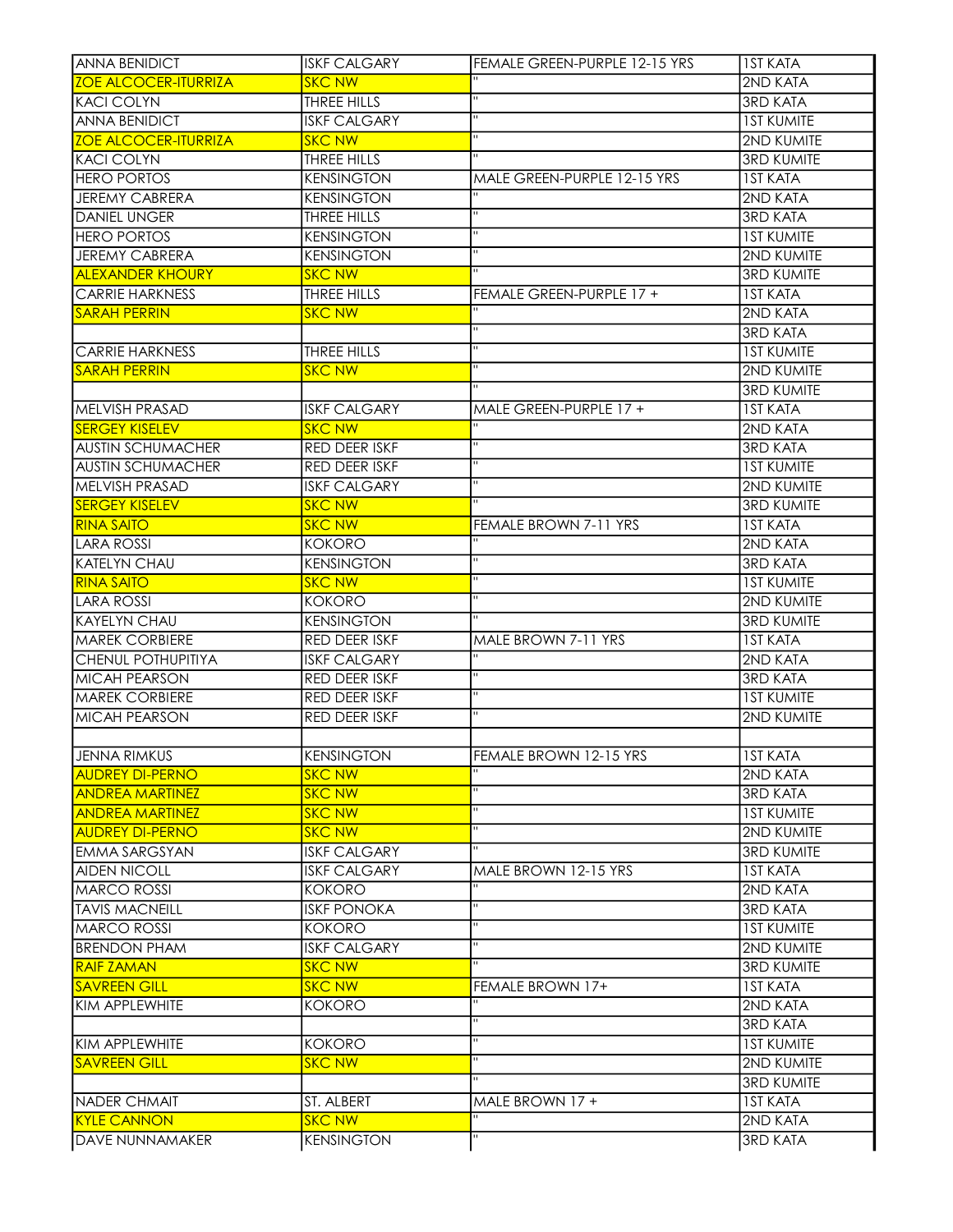| JEFF GUIDOLIN                    | THREE HILLS         | $\overline{\mathbf{u}}$                   | <b>IST KUMITE</b> |
|----------------------------------|---------------------|-------------------------------------------|-------------------|
| <b>NADER DCHMAIT</b>             | ST. ALBERT          |                                           | 2ND KUMITE        |
| <b>STEVEN LITTLE</b>             | <b>ISKF PONOKA</b>  |                                           | <b>3RD KUMITE</b> |
| <b>MARGARET ERIKSSON</b>         | ST. ALBERT          | FEMALE BLACK 45 +                         | <b>IST KATA</b>   |
| <b>CHRISTINE ULICKI</b>          | <b>SKC NW</b>       |                                           | 2ND KATA          |
| <b>JENNIFER CRAWFORD</b>         | <b>SKC NW</b>       | $\mathbf{H}$                              | <b>3RD KATA</b>   |
| <b>MARGARET ERIKSSON</b>         | ST. ALBERT          | $\mathbf{H}$                              | <b>IST KUMITE</b> |
| <b>CHRISTINE ULICKI</b>          | <b>SKC NW</b>       | $\mathbf H$                               | 2ND KUMITE        |
| <b>JENNIFER CRAWFORD</b>         | <b>SKC NW</b>       | п                                         | <b>3RD KUMITE</b> |
| <b>MARIA FLOREZ</b>              | <b>ISKF CALGARY</b> | FEMALE BLACK 13-16 YRS                    | <b>IST KATA</b>   |
| ELLIANA WILLIAMS                 | <b>ISKF CL</b>      | $\mathbf{H}$                              | 2ND KATA          |
| <b>NASHWA SAAD</b>               | <b>SKC NW</b>       | $\mathbf{H}$                              | <b>3RD KATA</b>   |
| ELLIANA WILLIAMS                 | <b>ISKF CALGARY</b> |                                           | <b>IST KUMITE</b> |
| NAZARIN HAYDARI                  | THREE HILLS         |                                           | 2ND KUMITE        |
| <b>MARIA FLOREZ</b>              | <b>ISKF CALGARY</b> |                                           | <b>3RD KUMITE</b> |
| <b>KAITO SUGIMURA</b>            | <b>SKC NW</b>       | MALE BLACK 13-16 YRS                      | <b>IST KATA</b>   |
| <b>ZACHARIA YEPES</b>            | <b>ISKF CALGARY</b> |                                           | 2ND KATA          |
| <b>BRYDEN JIA</b>                | <b>SKC NW</b>       | п                                         | <b>3RD KATA</b>   |
| <b>KAITO SUGIMURA</b>            | <b>SKC NW</b>       | $\mathbf{H}$                              | <b>IST KUMITE</b> |
| <b>ZACHARIA YEPES</b>            | <b>ISKF CALGARY</b> | $\mathbf{H}$                              | 2ND KUMITE        |
| <b>WILLIAM NICOLL</b>            | <b>ISKF CALGARY</b> |                                           | <b>3RD KUMITE</b> |
| <b>KIMCHI NGUYEN</b>             | <b>ISKF CALGARY</b> | <b>FEMALE BLACK ADULTS</b>                | <b>IST KATA</b>   |
| <b>CRYSTAL SCHATZ</b>            | <b>ISKF CALGARY</b> |                                           | 2ND KATA          |
| KIMMY NGUYEN                     | <b>ISKF CALGARY</b> | $\mathbf{H}$                              | <b>3RD KATA</b>   |
| <b>CRYSTAL SCHATZ</b>            | <b>ISKF CALGARY</b> | $\mathbf{H}$                              | <b>IST KUMITE</b> |
| <b>KIMCHI NGUYEN</b>             | <b>ISKF CALGARY</b> |                                           | <b>2ND KUMITE</b> |
| NATASHA LANDRA                   | <b>SKC NW</b>       | $\overline{11}$                           | <b>3RD KUMITE</b> |
| <b>CARLOS GODOY</b>              | <b>ISKF CALGARY</b> | <b>MALE BLACK ADULTS</b>                  | <b>IST KATA</b>   |
| <b>JOSEPH LACOSTE</b>            | <b>KENSINGTON</b>   | $\overline{1}$                            | 2ND KATA          |
| <b>ANDREW WONG</b>               | <b>ISKF CALGARY</b> |                                           | <b>3RD KATA</b>   |
| <b>CARLOS GODOY</b>              | <b>ISKF CALGARY</b> |                                           | <b>IST KUMITE</b> |
| <b>JOSEPH LACOSTE</b>            | <b>KENSINGTON</b>   |                                           | 2ND KUMITE        |
| ANDREW WONG                      | <b>ISKF CALGARY</b> |                                           | <b>3RD KUMITE</b> |
|                                  |                     |                                           |                   |
| <b>TEAM KATA WHITE-GREEN</b>     |                     |                                           |                   |
| <b>PONOKA BOYS</b>               | <b>ISKF PONOKA</b>  | LIAM, LUCAS, RYAN                         | 1ST               |
| TEAM CODY                        | RED DEER ISKF       | CODY, GRAYSON, AMELIA                     | 2ND               |
| <b>KNIGHTS</b>                   | THREE HILLS         | CALEB, DANIEL, AIDEN                      | 3RD               |
| <b>TEAM KATA PURPLE-BROWN</b>    |                     |                                           |                   |
| <b>FLYING AUSTRAILIA PAPAYAS</b> | <b>ISKF CALGARY</b> | EMMA, ANNA, MELVISH                       | 1ST               |
| <b>KENSINGTON TIGERS</b>         | <b>KENSINGTON</b>   | JENNA, KATELYN, SELIN                     | 2ND               |
| <b>THE UNTOUCHABLES</b>          | <b>KOKORO</b>       | RORY, LAURA, MARCO                        | 3RD               |
| ІТЕАМ КАТА<br><b>BLACK</b>       |                     |                                           |                   |
| <b>ALBERTA GUYS</b>              |                     | CALGARY/KENSINGTON CARLOS, ANDREW, JOSEPH | 1ST               |
| <b>ALBERTA LADIES</b>            | <b>ISKF CALGARY</b> | CRYSTAL, KIMMY, KIMCHI                    | 2ND               |
| <b>ISKF CALGARY GIRLS</b>        | <b>ISKF CALGARY</b> | ANA, MARIA, ELLIANA                       | 3RD               |
|                                  |                     |                                           |                   |
| <b>JUNIOR FEMALE GRAND CHAMP</b> | <b>SKC NW</b>       | <b>RINA SAITO</b>                         |                   |
| <b>JUNIOR MALE GRAND CHAMP</b>   | <b>SKC NW</b>       | <b>KAITO SUGIMURA</b>                     |                   |
| <b>ADULT FEMALE GRAND CHAMP</b>  | <b>ISKF CALGARY</b> | <b>CRYSTAL SCHATZ &amp; KIMCHI NGUYEN</b> |                   |
| <b>ADULT MALE GRAND CHAMP</b>    | <b>ISKF CALGARY</b> | <b>CARLOS GODOY</b>                       |                   |

Thanks to all the competitors for Show Casing how great our Shotokan Karate is and will be for many years to come! Special Thanks to all the Judges, table staff and behind the scenes volunteers. Your dedication to our Karate family, shows in how beautifully our Tournaments are run.